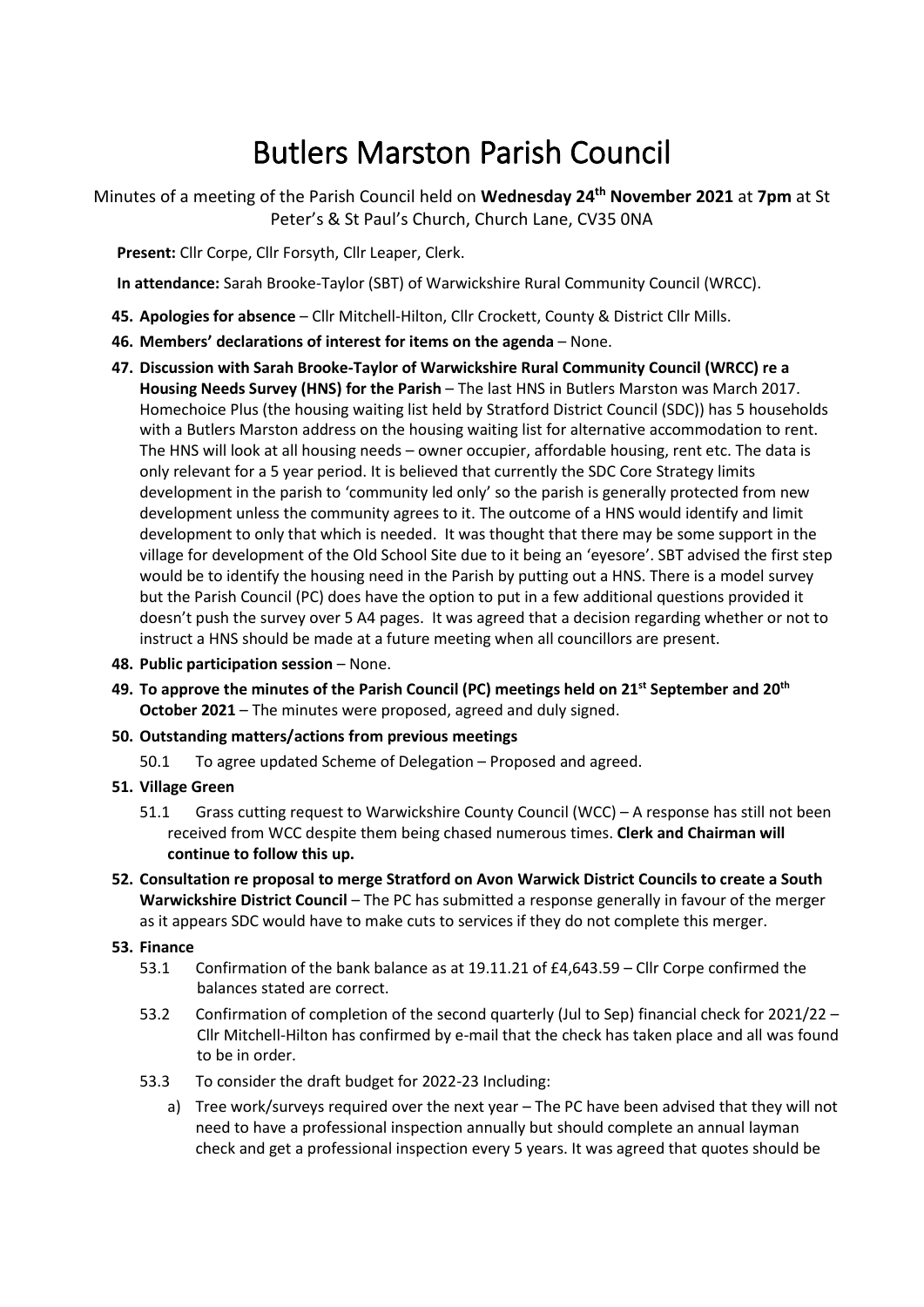obtained for the required works on T2 and T7 to inform the budget planning. **Clerk and Cllr Forsyth to obtain quotes.**

- b) Possibility of contributing to Remembrance Wreath in future It has been suggested that the PC could fund a remembrance wreath in future which the PC are generally in favour of, but it was also suggested that maybe a more sustainable option would be to either purchase a single wreath and reuse it while making a donation to the Royal British Legion every year or an alternative could be to purchase a Remembrance Tommy to be put out every year at a cost of £175 which could count towards PC contribution over the next four years. After four years the PC could also consider purchasing an Unknown Women in War Statue. It was agreed to budget for these purchases (total cost £350 for both) over the next 3 years.
- c) Grass cutting plans Cannot be considered further until a response is received from WCC.
- d) Purchase of farm traffic signs to be displayed at harvest time It was agreed that two signs would be required at a total cost of around £40.
- e) Community Infrastructure (CIL) Payment of £1126.32 received The guidance received from SDC re what CIL funds can be spent on is very vague. There are a number of options the PC would like to consider such as tree work, repairs to the War Memorial, repairs to the telephone box, a new PC notice board, funding a Tommy memorial (53.3 b) and/or an item to celebrate the Queens Jubilee such as a new bench or a flagpole. **Clerk to seek further guidance from SDC as to whether these would be suitable uses of the funds.**
- 53.4 To approve the following payments to be made using delegated powers: Proposed and agreed.

| 04.10.21 | Christian Hilton     | Website hosting 1 year  | £19.19  |
|----------|----------------------|-------------------------|---------|
| 04.10.21 | <b>BHIB</b>          | Annual Insurance        | £217.96 |
| 04.10.21 | <b>Kirsty Buttle</b> | <b>Salary September</b> | £96.00  |
| 04.10.21 | <b>HMRC</b>          | <b>Tax September</b>    | £24.00  |
| 01.11.21 | <b>Kirsty Buttle</b> | <b>Salary October</b>   | £96.00  |
| 01.11.21 | <b>HMRC</b>          | <b>Tax October</b>      | £24.00  |

53.5 To note the following receipts: Noted.

|                      |  | 20.09.21   SDC   Precept   £1,841.50 |
|----------------------|--|--------------------------------------|
| 08.11.21   SDC   CIL |  | £1,126.32                            |

#### **54. Planning applications received**

**21/02736/VARY - Agricultural Building, Court Fields, Bridge Road, Butlers Marston.** Variation of condition 2 of planning permission 20/03395/FUL (date of decision 01 April 2021) to amend the design, siting, scale and materials of the scheme. Objection. It was agreed that the variations proposed do not alter the PC's original view and resulting response on the application therefore the PC will not be amending their response. Cllr Leaper agreed to represent the council at the committee hearing for this planning application.

#### **55. Planning decisions received - None**

- **56. County/District Councillor's reports** Cllr Mills provided a written report which can be found on the PC website with the minutes.
- **57. To agree meeting dates for 2022 – Proposed dates are 20th Jan, 24th Mar, 5th May 14th Jul, 22nd Sep,**  17<sup>th</sup> Nov – Subject to the 5<sup>th</sup> May being changed to 12<sup>th</sup> May the meeting dates were agreed.
- **58. Information exchange –** A parishioner has raised concerns about the siting of the bus stop and the danger posed to children waiting for the bus. The Clerk has forwarded their concerns on to WCC for them to take into consideration when considering their proposals for new sites. WCC has now